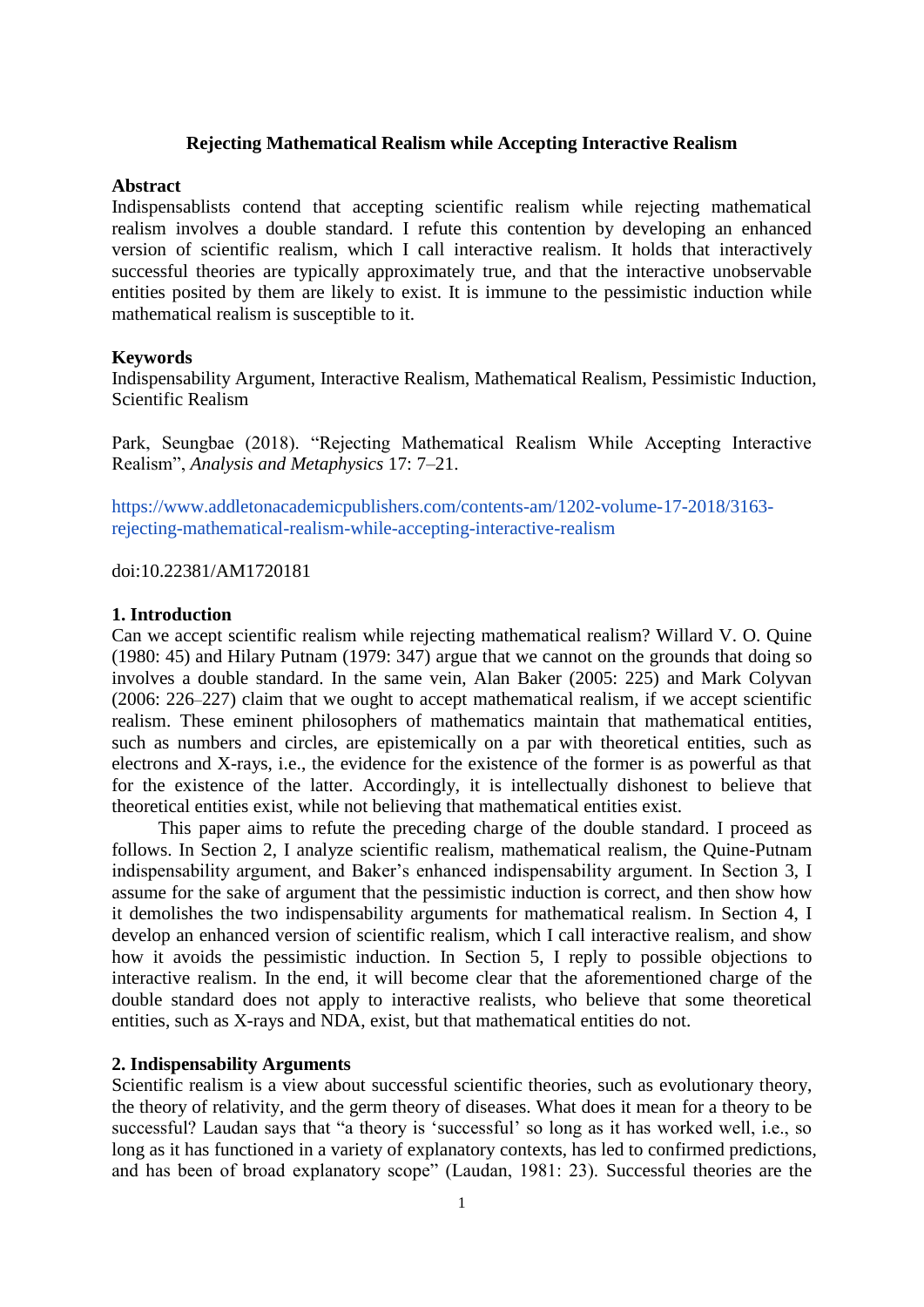ones that help to explain puzzling phenomena, to predict future phenomena, and to manipulate things in the world. Such theories are the products of inference to the best explanation (IBE). IBE is a rule of inference that we use when we infer that a theory is true on the grounds that it best explains phenomena.

Putnam (1975: 73) defines scientific realism as the view that successful theories are (approximately) true, and that their key terms (typically) refer. He presents the no-miracles argument to justify scientific realism. It says that the success of a theory would be a miracle if the theory were false, and that the truth of a theory best explains its success. For example, evolutionary theory explains many biological phenomena. The high explanatory power of evolutionary theory would be a miracle, if it were false. It has such explanatory power because it is true. Note that the no-miracles argument is built upon the assumption that IBE is a reliable rule of inference. The best hypothesis is warranted, whether it is scientific or philosophical.

Mathematical realism (Balaguer, 2014) asserts that mathematical objects exist. Where do they exist? They exist not in the concrete world but in the abstract world. The concrete world is the world in which spatiotemporal objects, such as stones and electrons, exist. The concrete objects are causally efficacious. They can interact with one another. By contrast, the abstract world is the world in which aspatial and atemporal objects, such as mathematical objects and propositions, exist. The abstract objects are causally inert. So they can interact neither with one another nor with concrete objects. It does not even make sense to say, for example, that a particle accelerator propelled number one almost to the speed of light and smashed an electron and a triangle. This paper operates under Balaguer's definitions of mathematical realism and abstract entities because as Baker (2005: 223–224) notes, Balaguer's definitions are built into the Quine-Putnam indispensablist argument and Baker's enhanced indispensability argument for mathematical realism.

The Quine-Putnam indispensability argument is defended by Quine (1948, 1992), Putnam (1971), Michael Resnik (1997), and Colyvan (2001). It says that mathematical entities play indispensable roles in our best scientific theories, and that observations confirm not only concrete components but also mathematical components of our best scientific theories. It is intellectually dishonest to believe that theoretical entities exist, but mathematical entities do not. This view of confirmation is called confirmational holism. It has received lethal criticisms from Penelope Maddy (1992), Elliott Sober (1993), and Jacob Busch (2012).

Fortunately, Baker (2005, 2009) constructed a more sophisticated indispensability argument that does not rely on confirmational holism. He calls it an enhanced indispensability argument. It says that a mathematical hypothesis can best explain a concrete phenomenon, just as a concrete hypothesis can best explain a concrete phenomenon. He offers the famous cicada example to show that a mathematical hypothesis can best explain a concrete phenomenon. He argues that if we believe that a concrete hypothesis is true because it is successful, we should also believe that a mathematical hypothesis is true because it is successful.

Like Putnam's no-miracles argument, Baker's enhanced indispensability argument takes IBE to be a reliable rule of inference. The no-miracles argument presupposes that IBE is trustworthy, whether the best hypothesis is scientific or philosophical. Analogously, the enhanced indispensability argument presupposes that IBE is trustworthy, whether the best hypothesis is concrete or mathematical. It appears that scientific, philosophical, and mathematical uses of IBE are all on the same boat. It is natural that Baker uses scientific realism as a stepping stone for mathematical realism.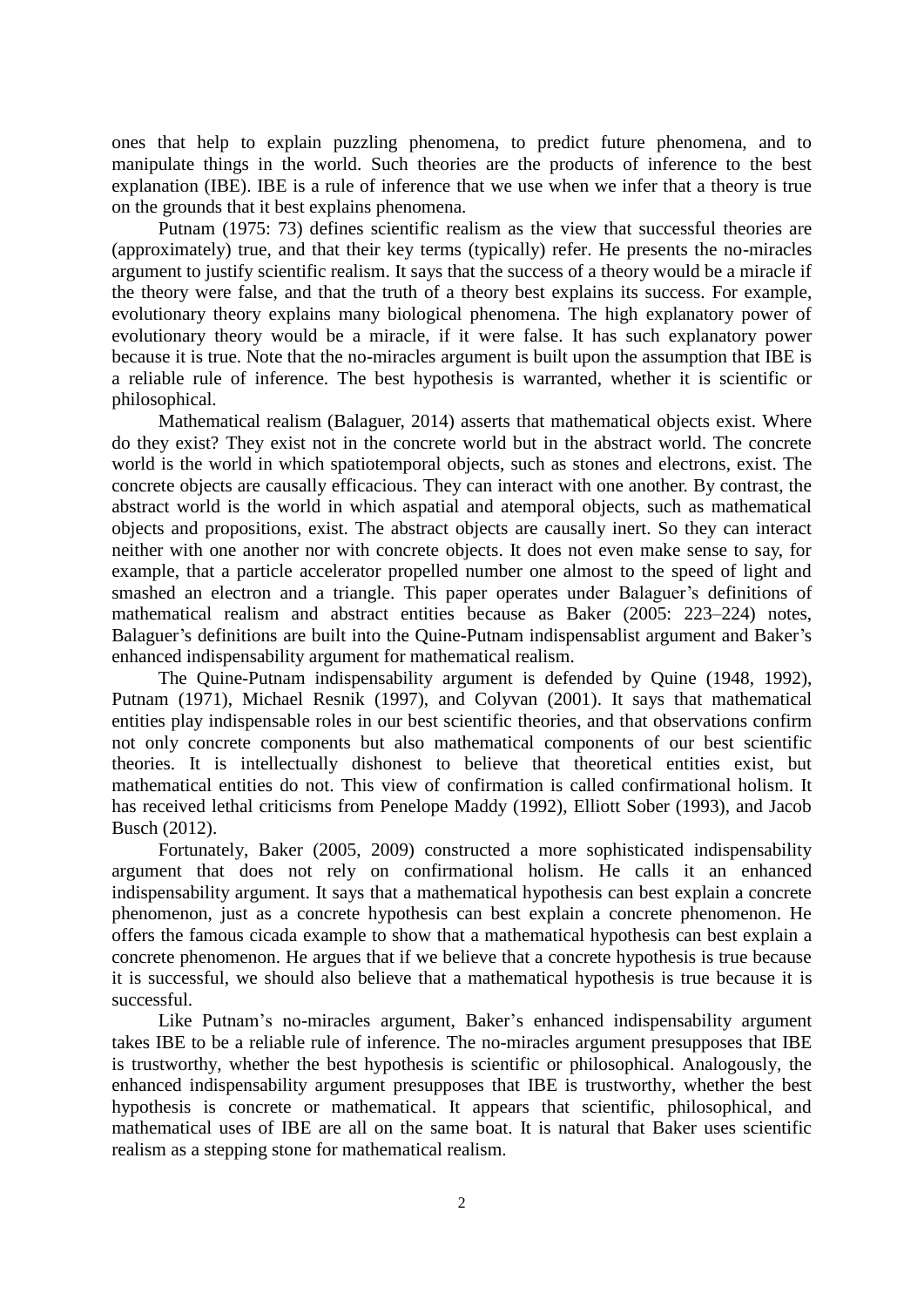Baker's enhanced indispensability argument does not invoke confirmational holism to establish mathematical realism. It rather rests on the idea that a mathematical hypothesis can be *directly* confirmed by observations. By contrast, the Quine-Putnam indispensability argument relies on the idea that a mathematical hypothesis can be *indirectly* confirmed by observation, i.e., by being a part of a scientific theory which is confirmed *in toto* by observations. As a result, Maddy's, Sober's, and Busch's refutations of confirmational holism do not affect Baker's enhanced indispensability argument.

Baker's enhanced indispensability argument elicited critical responses from mathematical antirealists. For example, Sorin Bangu (2008) argues that the explanandum of Baker's cicada example is a mathematical statement, so the example is not a mathematical explanation of a concrete phenomenon but a mathematical explanation of a mathematical phenomenon. Bangu's criticism invited Baker's response (2009). This paper does not jump into the debate between Baker and Bangu. It simply grants for the sake of argument that Baker's example is a genuine mathematical explanation of a concrete phenomenon, and explores instead another objection to Baker's enhanced indispensability argument. My objection makes use of the pessimistic induction, to which I turn now.

# **3. The Pessimistic Induction**

Different pessimistic inductions have been propounded by Henri Poincaré (1905/1952: 160), Larry Laudan (1977: 126), Putnam (1978: 25), P. Kyle Stanford (2006: 20), and K. Brad Wray (2013: 4327). This paper, however, need not be embroiled in their differences. In the pessimists' spirit, I define the pessimistic induction as the reasoning that since successful past theories, such as the phlogiston theory of combustion and the caloric theory of heat, turned out to be false, successful present theories, such as the oxygen theory of combustion and the kinetic theory of heat, will also turn out to be false. John Worrall (1982: 216), Philip Kitcher (1993: 149), Jarrett Leplin (1997: 136), P. D. Magnus and Craig Callender (2004: 322), and Wray (2013: 4321) regard the pessimistic induction as the most serious threat to scientific realism. This paper operates under these philosophers' view about the pessimistic induction.

 In my view, the two indispensability arguments are on the same boat as scientific realism vis-à-vis the pessimistic induction. The pessimistic induction suggests that our best current theories will be thrown out, although they best explain phenomena, and that as a result, the mathematical entities embedded in them will also be discarded, just as past theoretical entities, such as phlogiston, caloric, and ether, have been discarded. So indispensablists have every reason to fight against the pessimistic induction, just as scientific realists do, but no indispensablist has yet confronted it in the literature. Indispensablists have only operated under the assumption that scientific realism is a defensible position.

Mathematical realists might reply that an empirical refutation of a scientific theory does not mean that all unobservable entities of the theory are discarded. Specifically, they might claim that mathematical entities of present theories will survive scientific revolutions, although theoretical entities of present theories will not, just as mathematical entities of past theories survived scientific revolutions, although theoretical entities of past theories did not. Thus, the pessimistic induction does not spell disaster for mathematical realism.

 The preceding reply, however, is not available to indispensablists. Recall that indispensablists claim that the mathematical components of a scientific theory are confirmed by observations, just like the concrete components of the theory. If, however, the mathematical components are retained, indispensabilists owe us an account of why the mathematical components are retained, when concrete components are discarded. They cannot say that mathematical statements are not discarded because they are analytic, whereas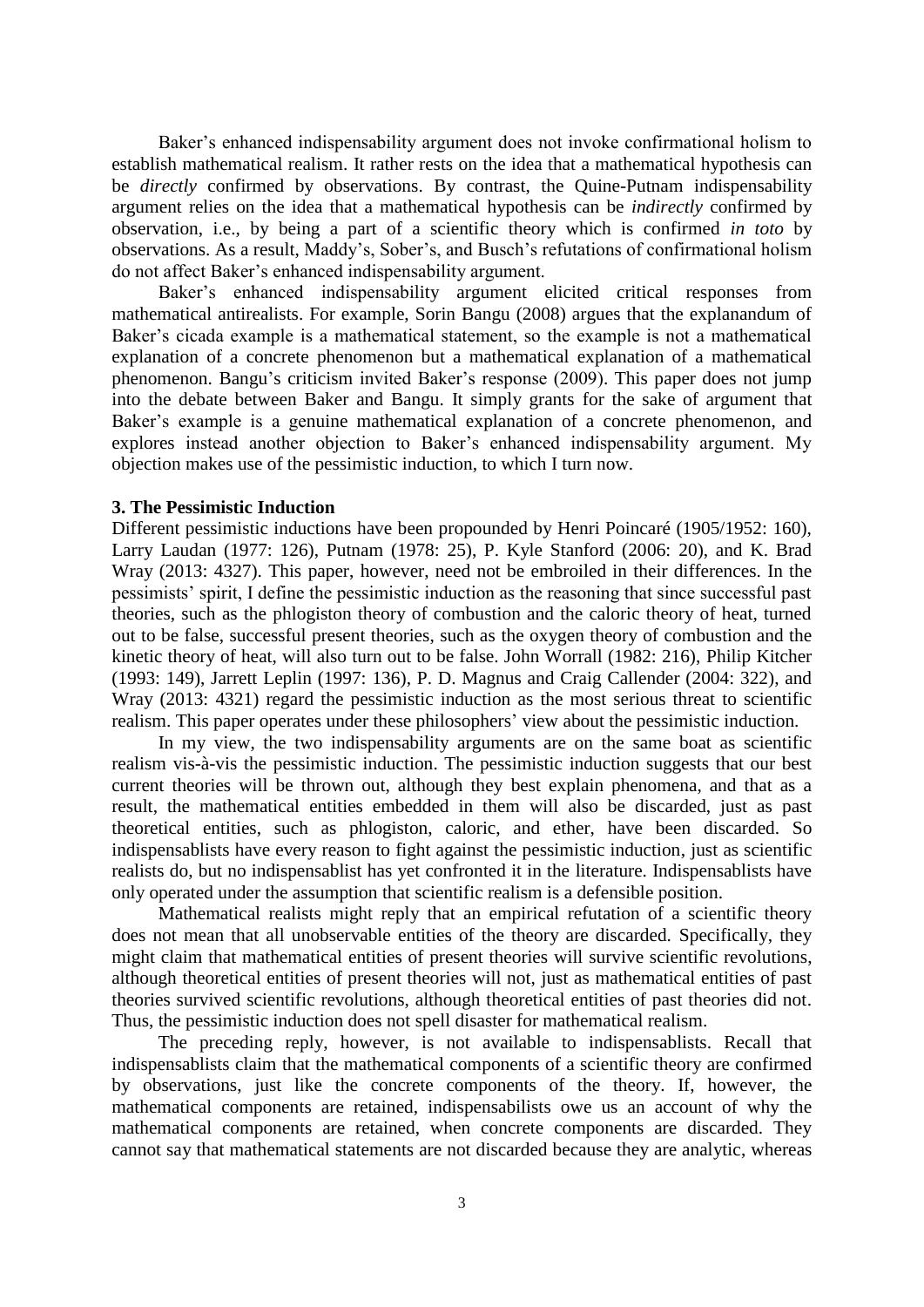concrete statements are discarded because they are synthetic, for such an explanation clashes with the indispensablist spirit that mathematical components are confirmed by observations.

Quine (1992: 15), Resnik (1997: 125–126), and Colyvan (2001: 126) argue that when our belief system conflicts with experience, we discard a concrete belief, not a mathematical one, because discarding a mathematical belief would require a major revision in our belief system, whereas discarding a concrete belief only requires a minor revision. In other words, we negate a concrete belief in preference to a mathematical belief because it is convenient to do so.

Park (2016a) calls these three philosophers' position mathematical convenientism. He argues that mathematical convenientism commits the consequential fallacy, and that it has three disastrous consequences for indispensablists. Let me introduce only one of the consequences in the interest of saving space. On the mathematical convenientist account, we choose one belief system over another not because it is epistemically better but because it is convenient to do so. Suppose that the former includes the belief that  $1+1=2$ , whereas the latter includes the belief that  $1+1=3$ . We believe that  $1+1=2$ , as opposed to that  $1+1=3$ , not because we have a good epistemic reason for believing so but because we have a good pragmatic reason for believing so. So we do not have a good epistemic reason for believing that a mathematical object has a property that we attribute to it. In sum, mathematical realism falls under the axe of mathematical convenientism.

Let me turn back to the pessimistic induction. It has evoked many responses from scientific realists. Of interest in this paper are those built upon the observation that present theories meet a higher epistemic standard than past theories. For example, Leplin (1997) and Juha Saatsi (2009: 358) argue that although past theories were successful, they did not make novel predictions, but some successful present theories make novel predictions, and hence the pessimistic induction does not refute the position that successful theories making novel predictions are true. Their position might be called novel realism. Novel realism faces the criticism from Timothy Lyons (2003: 898–899) and Stanford (2009: 384). They present counterexamples, past theories that made novel predictions, such as Fresnel's wave theory of light and Dalton's atomic theory. In the spirit of novel realism, however, I develop an enhanced version of scientific realism in the next section that overcomes the pessimistic induction and the objection to novel realism.

#### **4. Interactive Realism**

Putnam (1973: 210–211), Michael Friedman (1981: 7), and Stathis Psillos (1999: 205) recognize that when two scientific theories are conjoined, they might yield an observational consequence that neither yields individually. To take an example, the electromagnetic theory and the theory of DNA are confirmed independently of each other, and they jointly explain a third phenomenon, viz., skin cancer. Human skin develops cancer, if exposed to the sunshine for a long time. According to the two theories, skin cancer occurs because ultraviolet rays cause extensive damage to DNA (Trefil and Hazen, 1998: 156). The electromagnetic theory cannot yield the explanation alone. Nor can the theory of DNA. They should work together to generate the explanation. The electromagnetic theory previously explained phenomena other than skin cancer. So did the theory of DNA.

Park (2011a: 23–25) claims that the theory of DNA and the electromagnetic theory will not go the way of the past theories on Laudan's list (1981: 33) because the past theories explained only the phenomena in their domains and none of them explained a third phenomenon in conjunction with another successful theory. Unlike the past theories, the theory of DNA and the electromagnetic theory jointly explain a third phenomenon, after they were successful independently of each other. The present theories thus meet a higher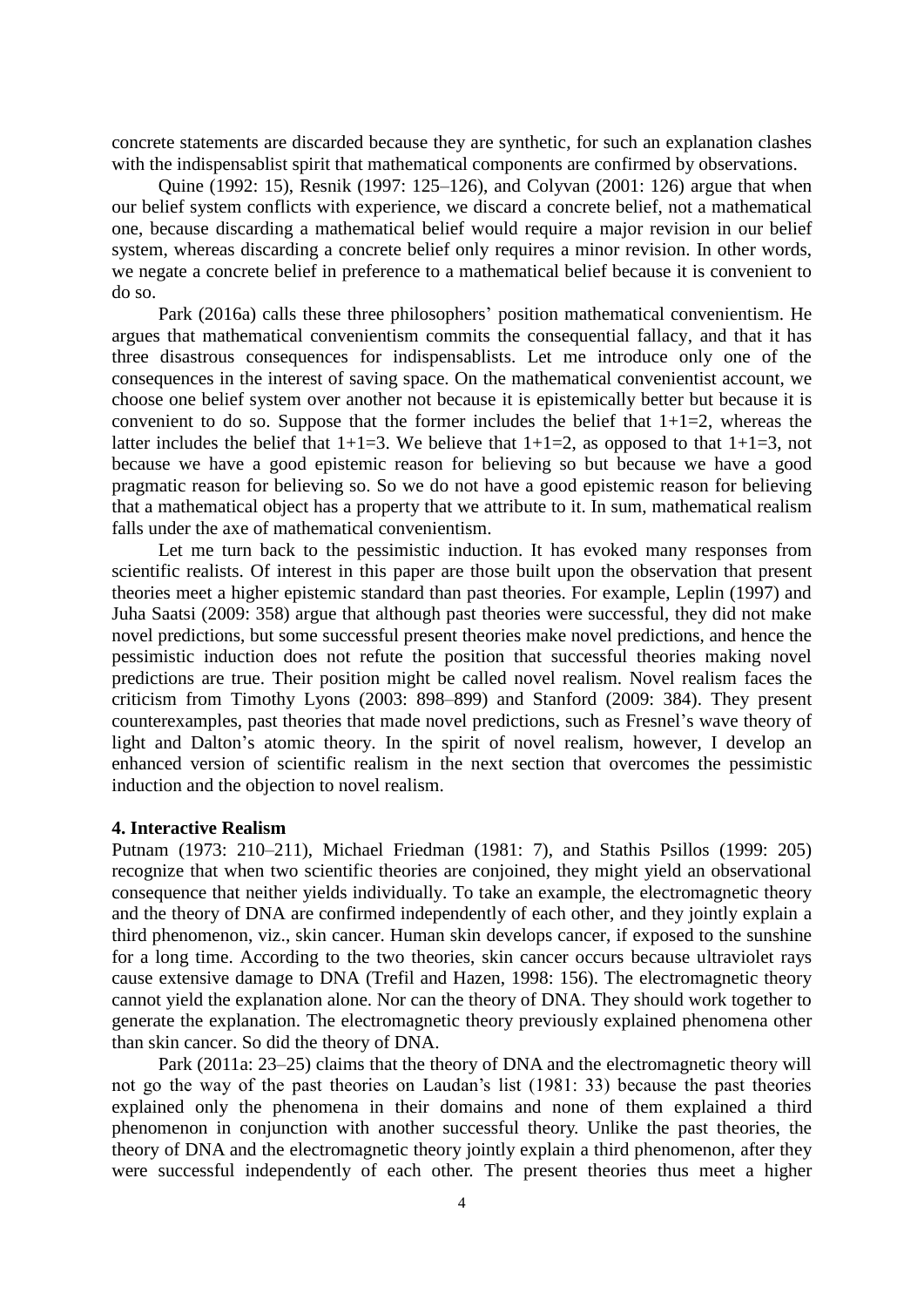epistemic standard than the past theories. Consequently, the former will not be abandoned, although the latter were.

This paper distinguishes between two kinds of successful theories: separately successful theories and interactively successful theories. A separately successful theory is one that is successful but does not explain a third phenomenon in conjunction with another successful theory. The past theories on Laudan's list are some examples of separately successful theories. An interactively successful theory is one that is successful on its own, and also explains a third phenomenon in conjunction with another successful theory. The electromagnetic theory and the theory of DNA are two examples of interactively successful theory.

This paper also distinguishes between two kinds of unobservable entities, viz., interactive unobservable entities and non-interactive unobservable entities. Two unobservable entities are interactive unobservable entities, if and only if the interaction between them explains a third phenomenon. DNA and ultraviolet rays are interactive unobservable entities, whereas phlogiston and caloric are non-interactive unobservable entities. No interaction of either phlogiston or caloric with any other unobservable entity was invoked to explain a third phenomenon in the history of science. To take another example, spacetime and a black hole are interactive unobservable entities. Material objects, including even light, are pulled into a black hole, if they are close enough to it. Such phenomena are third phenomena, which can be explained by the interaction between spacetime and the black hole. The general theory of relativity claims that spacetime interacts with material objects, including black holes. Material objects create the curvature of spacetime, and the curvature of spacetime in turn affects the motion of material objects. Spacetime is not a passive arena.

The interaction between two unobservable entities is to be understood in terms of causality between them. An unobservable entity undergoes a certain change after it interacts with another unobservable entity. For example, after the interaction between DNA and ultraviolet rays, DNA is deformed and ultraviolet rays change their directions, or are absorbed by the atoms constituting the DNA. These changes occur because of the interaction between them. They would not occur, if DNA and ultraviolet rays did not interact with each other. The same goes for spacetime and a black hole. Spacetime causally affects the behavior of the black hole, and the black hole causally affects spacetime. They undergo changes because they interact with each other. They would not undergo the changes, if they did not interact with each other.

Let me now unpack interactive realism. It holds that interactively successful theories are typically approximately true, and that the interactive unobservable entities posited by them are likely to exist.

Interactive realism is immune to the pessimistic induction. Pessimists need to present a new list of past theories to refute interactive realism. The new list should be composed of past theories which were interactively successful. Or pessimists should dig deeper into the past theories on Laudan's list and show that they were interactively successful. The prospect of accomplishing such tasks is dim, given that the interactions of ideas from different scientific domains are by and large a distinctive feature of present science. Different fields of science were isolated from one another, i.e., scientists belonging to different fields of science did not share their research results with one another, until around the end of the nineteenth century (Park, 2011b: 80–81). Over this period, the high walls separating different fields of science began to fall. For example, biologists began to communicate with chemists at the end of the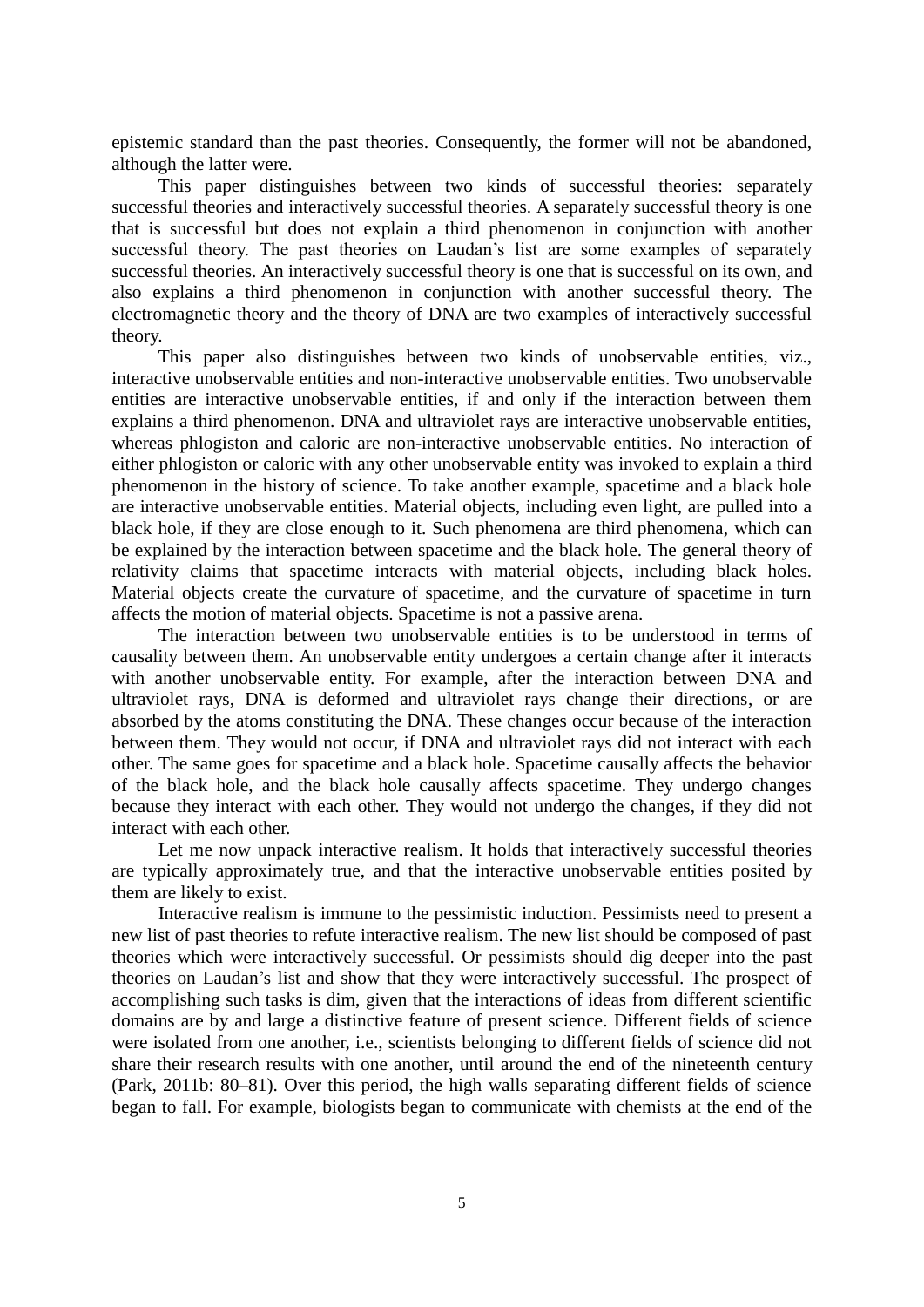nineteenth century, when Louis Pasteur persuaded biologists that a disease can be understood in chemical terms.<sup>1</sup>

Interactive realism is similar to novel realism in that both advance higher epistemic standards for trustworthy theories than scientific realism, as defined by Putnam (1975: 73), does. Scientific antirealists, who believe that successful theories are empirically adequate, might also have to advance a higher epistemic standard. After all, their belief falls prey to the pessimistic induction that successful past theories turned out to be empirically inadequate, so successful present theories will also turn out to be empirically inadequate (Park 2001: 78; Lange, 2002: 282; Lyons, 2003: 898). In response, scientific antirealists might have to revise their position to the effect that successful theories making novel predictions are empirically adequate. This new antirealist position might be called novel antirealism. Interactive realism, novel realism, and novel antirealism share the view that we can avoid the pessimistic induction by raising the epistemic standard for trustworthy theories.

What is the difference between the ontology of interactive realism, and that of scientific realism as defined by Putnam? The ontology of interactive realism is more austere than that of scientific realism. The ontology of interactive realism is composed of interactive unobservable entities, such as X-rays and DNA. It does not include non-interactive unobservable entities, such as phlogiston and caloric. By contrast, the ontology of scientific realism includes both interactive and non-interactive unobservable entities, although Putnam did not intend to include past theoretical entities in the ontology of scientific realism.

Should we accept mathematical realism, if we accept interactive realism? My answer is "Not necessarily." *Prima facie*, no double standard is involved in rejecting mathematical realism while accepting interactive realism. The epistemic status of interactive unobservable entities is higher than that of mathematical entities. Recall that an interactive unobservable entity explains not only phenomena in its domain but also a third phenomenon in conjunction with another interactive unobservable entity which explains phenomena in its domain. By contrast, a mathematical entity at best explains phenomena in its domain, as Baker's (2005, 2009) cicada example illustrates. So the evidence for the existence of interactive unobservable entities is more powerful than that for the existence of mathematical entities.

My objection to mathematical realism differs from Paul Benacerraf's classic objection (1973) to it. Benacerraf objects that we cannot have knowledge about mathematical objects because they are abstract entities and abstract entities cannot have any causal influence on epistemic agents who exist in the concrete world. $2$  In contrast, interactive realism does not say anything about whether there should be a causal relationship between a target object and an epistemic agent. It rather says that the epistemic status of mathematical entities is lower than that of interactive unobservable entities. So it is wrong to reject interactive realism on the grounds that our knowledge about a target object does not require that there should be a causal relationship between the target object and an epistemic agent. In sum, interactive realists reject mathematical realism not on the grounds that there cannot be a causal relationship between a target object and an epistemic agent but on the grounds that the evidence for the existence of mathematical entities is not as powerful as that for the existence of interactive theoretical entities.

Interactive realists would accept the existence of mathematical entities as long as the epistemic status of mathematical entities is as high as that of interactive unobservable entities.

1

<sup>&</sup>lt;sup>1</sup> See an introductory science text (Trefil and Hazen, 1998) for numerous examples illustrating how the ideas of different fields are connected with one another in contemporary science. Interactions are such pervasive phenomena in contemporary science that Park (2016b) proposes that to be scientific is to be interactive in his attempt to demarcate science and religion.

 $2^2$  See Colin Cheyne (1998) for a similar objection to mathematical realism.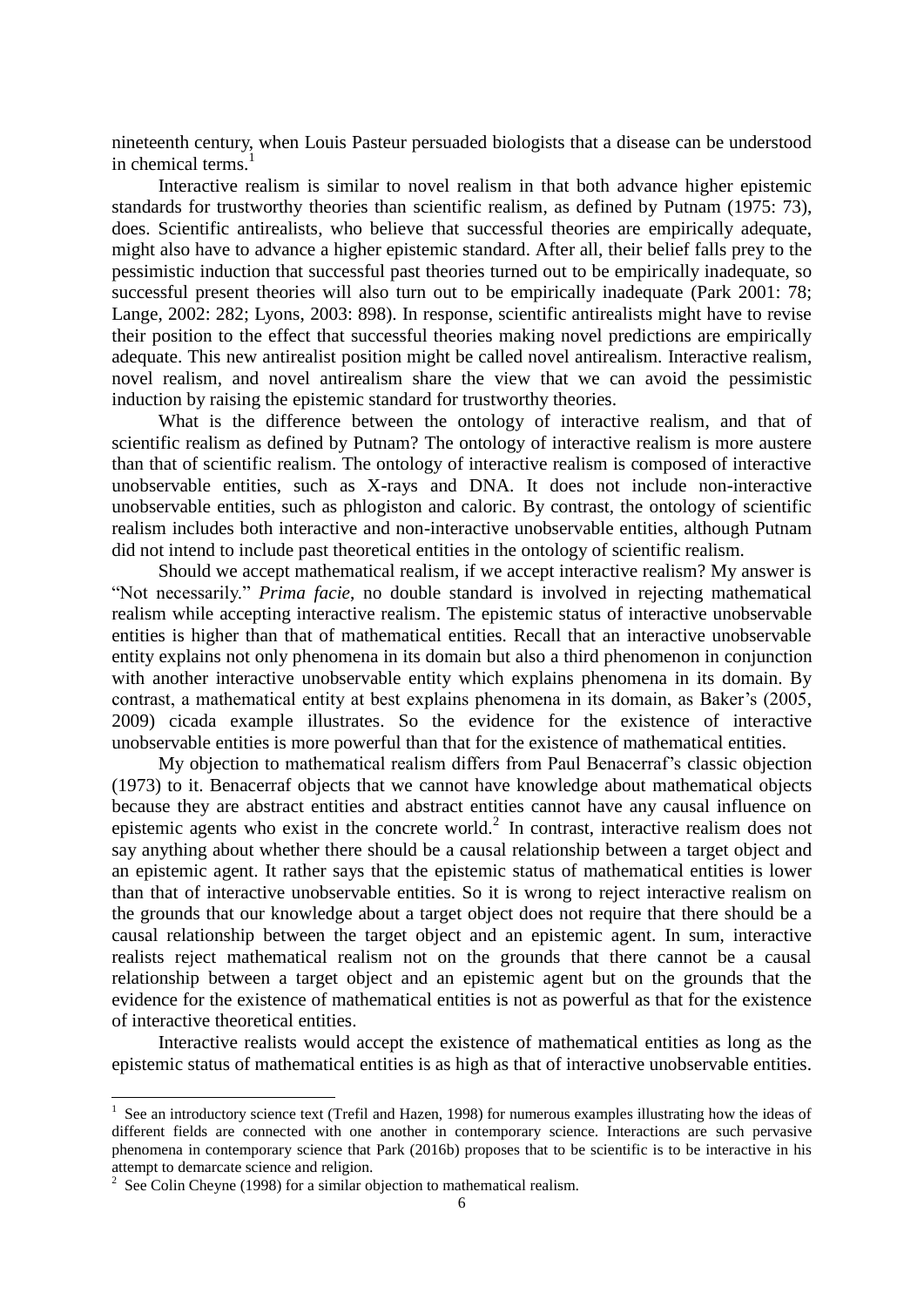Of course, mathematical realists cannot say that since the interaction between a mathematical entity and another interactive unobservable entity explains a third phenomenon, mathematical entities are epistemically on a par with interactive unobservable entities. This, however, does not mean that there is no other method for mathematical realists to show that the epistemic status of mathematical entities is as high as that of interactive entities. It is possible that there is such a method, and interactive realism would be compatible with the existence of such a method. In other words, interactive realism does not claim that the explanatory role of the interaction between unobservable entities is a necessary condition for the belief that the unobservable entities exist. The explanatory role of the interaction is merely a means to increase the probability that the unobservable entities exist. There might be an alternative means to increase this probability. But the burden falls on mathematical realists to specify this alternative method.

### **5. Objections and Replies**

# **5.1. Ad Hoc Position**

Indispensablists might now object that interactive realism is an *ad hoc* position. It is developed purely for the sake of diverting the charge that a double standard is involved in accepting scientific realism while rejecting mathematical realism. There is no independent justification for interactive realism. Why should we accept interactive realism except for the reason that it allows scientific realists to believe that some present theoretical entities exist without believing that mathematical entities exist?

My answer to this question is that interactive realism is developed not only to divert the charge of the double standard but also to get around the pessimistic induction. It is legitimate to develop an enhanced version of scientific realism in response to the pessimistic induction. If it were illegitimate to develop such a position, novel realism and novel antirealism would also be illegitimate positions. Indispensablists would disagree on the way interactive realists avoid the pessimistic induction. They are reminded, however, that they have the burden of finding an alternative way to get around the pessimistic induction because as we have seen before, it spells doom for mathematical realism as well as for scientific realism.

 Suppose for the sake of argument that interactive realism is an *ad hoc* position. Even so, interactive realism still rebuts indispensablists' contention that it is intellectually dishonest to believe that some theoretical entities exist, while not believing that mathematical entities exist. After all, interactive realists are not holding to a double standard when they reject mathematical realism. Moreover, interactive realism is no worse off than mathematical realism with respect to independent justification. Mathematical realists do not have an independent justification for mathematical realism either. Their only justification for it is that a mathematical hypothesis explains a concrete phenomenon. Thus, mathematical realism should be rejected, if interactive realism is rejected.

Should we reject a philosophical position, if there is no independent justification for it? An answer to this question can be extracted from the debate between scientific realists and antirealists. Scientific antirealists take an epistemic risk when they infer that successful theories are empirically adequate. Scientific realists object that it is arbitrary to believe that successful theories are empirically adequate while not believing that it is true. Bas van Fraassen replies that "it is not an epistemological principle that one might as well hang for a sheep as for a lamb" (1980: 72). In other words, although scientific antirealists take some epistemic risk, it does not follow that they should risk as much as scientific realists do, i.e., that they should believe that successful theories are true. Van Fraassen's reply implies that no independent justification is required for the choice of scientific antirealism over scientific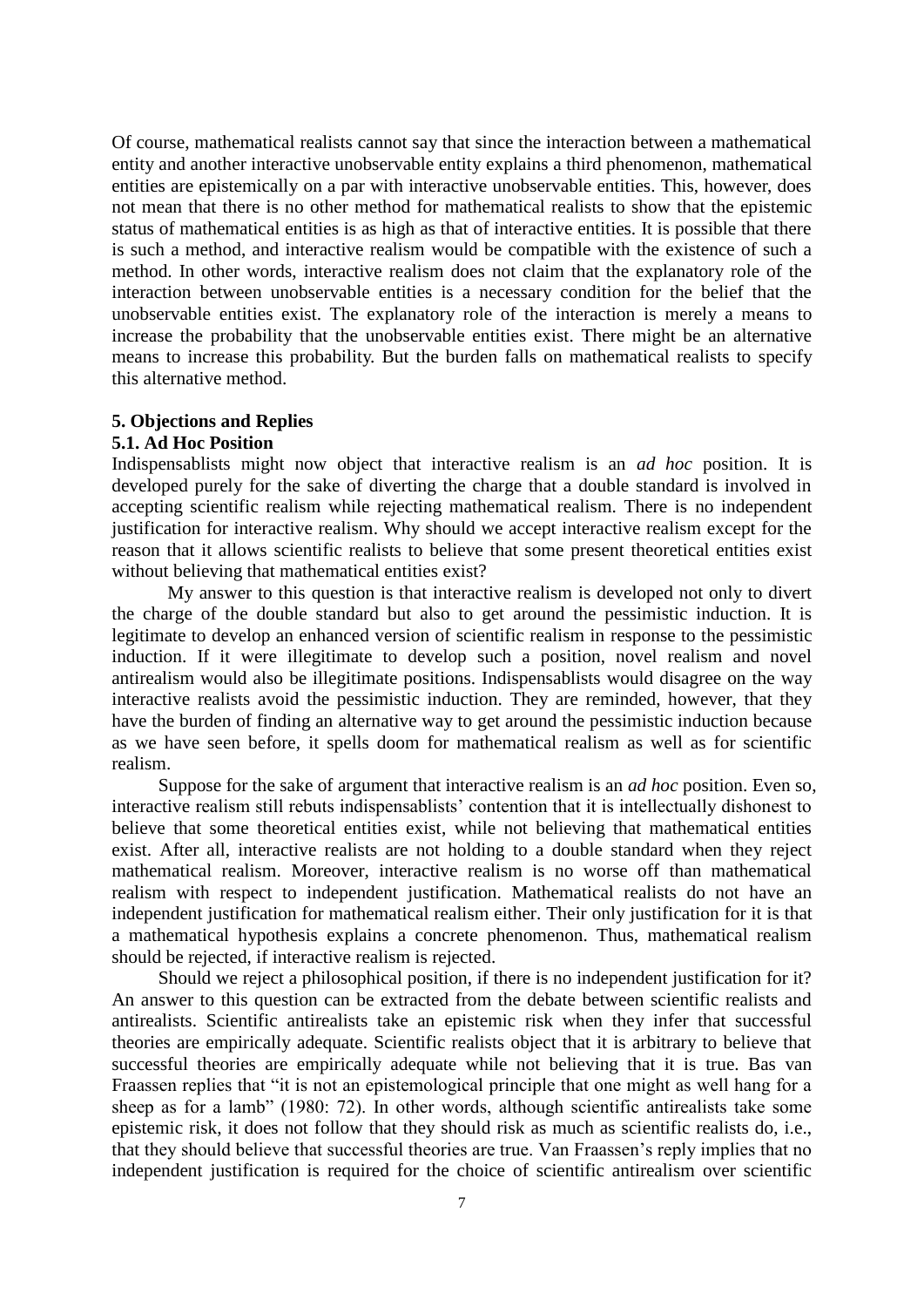realism. The success of a scientific theory confers enough justification on the belief that the theory is empirically adequate, and no additional justification is required. Thus, scientific antirealism is a legitimate philosophical position, even if there is no independent justification for it. Interactive realists can adopt van Fraassen's insight. Interactive realism is a legitimate philosophical position, even if there is no independent justification for it.

## **5.2. Attacking the Pessimistic Induction**

Indispensablists might now set out to attack the pessimistic induction with a view to reviving mathematical realism and Putnam's scientific realism. Putnam's scientific realism needs to be resurrected so that it can be used as a means to arrive at mathematical realism. With this goal in mind, indispensablists might tap into the philosophy of science literature and employ the heavy weapons that philosophers developed to combat the pessimistic induction. For example, they might appeal to Ludwig Fahrbach (2011a: 148), Park (2011b: 79), and Moti Mizrahi (2013: 3220) who argue that the pessimistic induction based upon Laudan's list (1981: 33) commits the fallacy of biased sample because the list includes distant past theories but not recent past theories and because the former are superior to the latter.<sup>3</sup>

To attack the pessimistic induction, however, is to play a new game, and this new game falls outside the scope of this paper. Suffice it to say that fruitful discussions will ensue over the issue of whether indispensablists can avoid the pessimistic induction. Indispensablists are reminded, however, that the destruction of the pessimistic induction only means the evaporation of the reason that I cited in Section 5.1. as an independent justification for interactive realism. It does not refute interactive realism. Interactive realism is refuted not when the pessimistic induction is destroyed but when counterexamples are provided, viz., interactive unobservable entities that turned out to be nonexistent in the history of science. Moreover, there might be another independent justification for interactive realism which I have not introduced in this paper. Even if there is no such justification for it, it still rebuts indispensablists' charge of the double standard, and it is still a legitimate position, just as novel realism and novel antirealism are legitimate positions despite the absence of any independent justifications for them.

Indispensabilists might object that interactive realism is not the only way for scientific realists to circumvent the pessimistic induction, i.e., there are other realist strategies to the pessimistic induction, and that the other realist strategies might be friendly to mathematical realism.

Indispensabilists are right on that account. I leave it, however, to them to specify such a realist strategy. The competition between their strategy and interactive realism will generate fruitful discussions about what epistemic attitude we should take towards mathematical and theoretical entities.

#### **5.3. Other Positions**

In this section, I respond to the anonymous referees' requests to distinguish interactive realism from other positions, such as entity realism, selectivism, and Busch's (2011) pessimism about mathematical theories.

How does interactive realism differ from entity realism? Entity realism denies that successful theories are (approximately) true, but asserts that "under conditions in which one can demonstrate impressive causal knowledge of a putative (unobservable) entity, such as knowledge that facilitates the manipulation of the entity and its use so as to intervene in other

<sup>&</sup>lt;sup>3</sup> See Park (2018) for a list of problems with the pessimistic induction.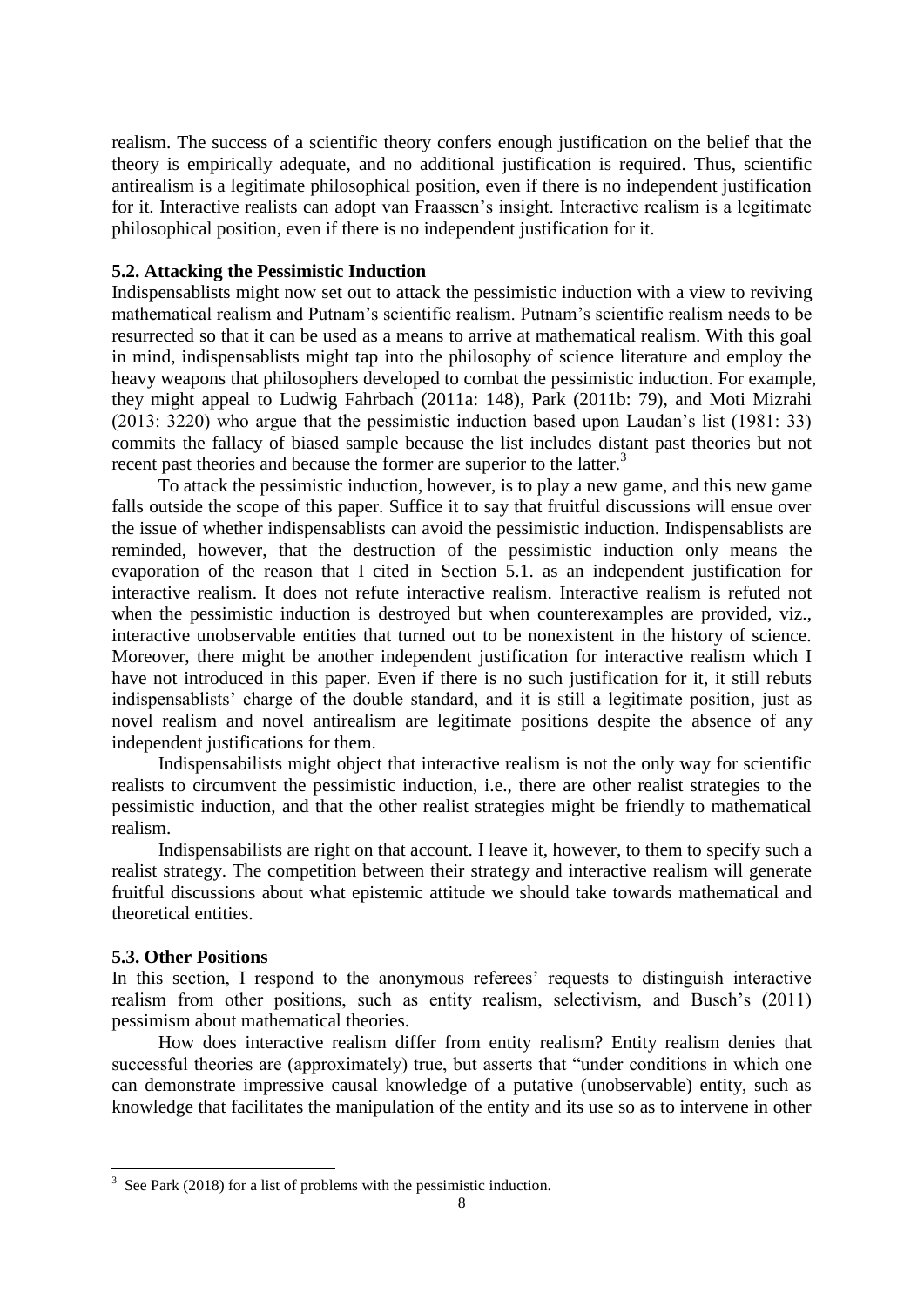phenomena, one has good reason for realism regarding it" (Chakravartty, 2017).<sup>4</sup> This view is defended by Ian Hacking (1983), Nancy Cartwright (1983: Chapter 5), and Ronald Giere (1988: Chapter 5). Hacking's famous slogan is that if you can spray electrons, then they are real (Hacking, 1983: 24). Entity realism, thus defined, and interactive realism both affirm that we can have knowledge about theoretical entities, but deny that we can have knowledge about mathematical objects.

The two positions, however, have two important differences. First, entity realism denies, while interactive realism affirms, that interactively successful theories are (approximately) true. So interactive realism makes a greater commitment than entity realism to what interactively successful theories say about the world. Second, entity realism is open to a historical objection, viz., past realists were wrong to think that scientists manipulated past theoretical entities, such as phlogiston and caloric, so present realists are also wrong think that scientists manipulate present theoretical entities, such as electrons. By contrast, interactive realism is not open to such an objection, since no interactive theoretical entity has been discarded in the history of science, as we noted earlier.

How does interactive realism differ from selectivism? Selectivism is the view that only some components of a successful scientific theory are warranted. It is endorsed by central participants in the scientific realism debate, such as John Worrall (1989), Philip Kitcher (1993), Stathis Psillos (1999, 2009), Anjan Chakravartty (2008), Patrick Enfield (2008), Peter Godfrey-Smith (2008), David Harker (2008), Juha Saatsi (2009), Samuel Ruhmkorff (2011: 882), and Peter Vickers (2016). According to these prestigious philosophers, warranted components are confirmed by observations, whereas unwarranted components are not, and the former survive scientific revolutions, whereas the latter do not.<sup>5</sup> Selectivism and interactive realism are similar in that both are attempts to circumvent the pessimistic induction.

Selectivism and interactive realism differ in the following respect. Selectivism implies, as Park (2017a: 65, 2017b: 102, 2017c: 8–9) observes, that successful present theories will be replaced by alternatives, just as successful past theories have been replaced by alternatives. By contrast, interactive realism implies that interactively successful theories will not be superseded by alternatives. Interactive realists' justification for this prediction is that no interactively successful theory has ever been superseded by an alternative in the history of science. In short, selectivists claim that scientific revolutions will affect the target of their epistemic attitude, viz., successful present theories, whereas interactive realists assert that scientific revolutions will not affect the target of their epistemic attitude, viz., interactively successful present theories.

How does interactive realism relate to Busch's (2011) position? Busch observes that the theory of quaternions and the theory of infinitesimals contributed to the success of scientific theories, but that they have been unstable across theory change. They were "applied at one time in successful scientific theories and then effectively replaced, yet later applied in other successful theories" (Busch, 2011: 315). In other words, they have been adopted, dismissed, and then adopted again in the history of science. This observation leads him to the

-

<sup>4</sup> Chakravartty's conception of entity realism is different from that of Alan Musgrave (2017). Musgrave takes entity realism to be the view that we can know that a theoretical entity exists but cannot attribute any property to it, and then says, "To believing in an entity, while believing nothing else about that entity, is to believe nothing or next to nothing (2017: 88). If Musgrave is right, 'property-antirealism' or 'entitism' is a better nomenclature than 'entity realism' is. In any event, entity realism is much closer to scientific antirealism than to scientific realism.

<sup>&</sup>lt;sup>5</sup> It is controversial whether the warranted constituents are rich enough for selectivists to attribute the realist predicate 'approximate truth' to successful past theories,' as Stanford (2015: 876) notes, so this paper uses 'selectivism' instead of 'selective realism.'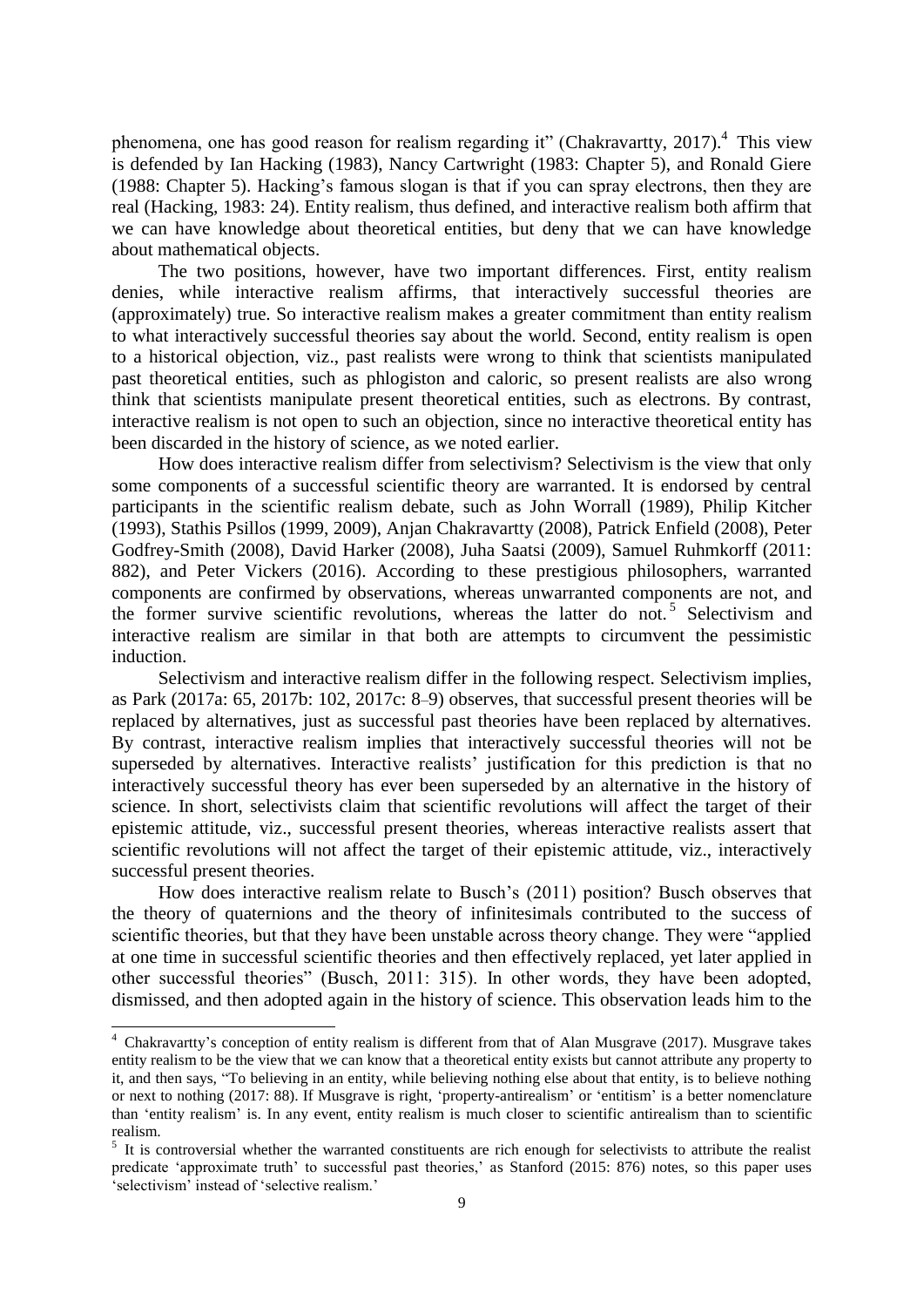view that "a unique kind of pessimistic meta-induction can be developed regarding the application of mathematics in scientific theories" (Busch, 2011: 317). In other words, relying on the examples of quaternions and infinitesimals, he constructs a pessimistic induction against mathematical theories according to which, since mathematical theories as used in past scientific theories were untrustworthy, those in present scientific theories will also prove to be untrustworthy. Busch's pessimistic induction and interactive realism are similar in that both deny that mathematical objects exist.

There is, however, an important difference between them. Busch's pessimistic induction is not available to scientific realists, while interactive realism is. In Busch's spirit, pessimists might construct a pessimistic induction against the success-generating parts of scientific theories. Many hypotheses have been accepted, rejected, and then accepted in the history of science. For example, Democritus's atomism was rejected by Aristotle, and then accepted by modern scientists, such as Galilei and Dalton. Aristotle's insight that a property of space can affect the motion of a material object was rejected by Newton, and then accepted by Einstein. Anaximander's view that humans have evolved from fish was ignored for about two thousands of years, and then revived by Darwin. As Alexander Bird (2007: 95) observes, the hypothesis that the Sun is at the center of the universe was proposed by Aristarchus of Samos, then rejected by Aristotle and Ptolemaic scientists, and later embraced by Copernicus. Wegener's idea that continents move around was dismissed for more than a half century, and then was enshrined in the theory of plate tectonics in the 1960s. If Busch's two examples of quaternions and infinitesimals entitle him to construct a pessimistic induction against mathematical theories, then these five examples entitle us to construct a pessimistic induction against the success-generating parts of scientific theories. Thus, it is self-undermining for scientific realists to endorse Busch's pessimistic induction against mathematical theories.

## **6. Conclusion**

DNA, ultraviolet rays, spacetime, and black holes are interactive unobservable entities. In contrast, mathematical entities are not interactive unobservable entities. The former meet a higher epistemic standard than the latter. Therefore, interactive realists reject mathematical realism without holding to a double standard with respect to theoretical and mathematical entities.

 Interactive realism is not a position that is developed solely for the sake of avoiding indispensablists' charge of the double standard. There is an independent reason for accepting interactive realism, viz., it enables us to overcome the pessimistic induction. Moreover, it is not legitimate to reject interactive realism on the grounds that there is no independent justification for it any more than it is legitimate to reject novel realism and antirealism on the grounds that there is no independent justification for them.

This paper can be summed up in one sentence: Mathematical entities are not on a par with interactive theoretical entities.

### **References**

Baker, Alan (2005). "Are There Genuine Mathematical Explanations of Physical Phenomena?", *Mind* 114 (454): 223–237.

---------- (2009). "Mathematical Explanation in Science", *British Journal for the Philosophy of Science* 60 (3): 611–633.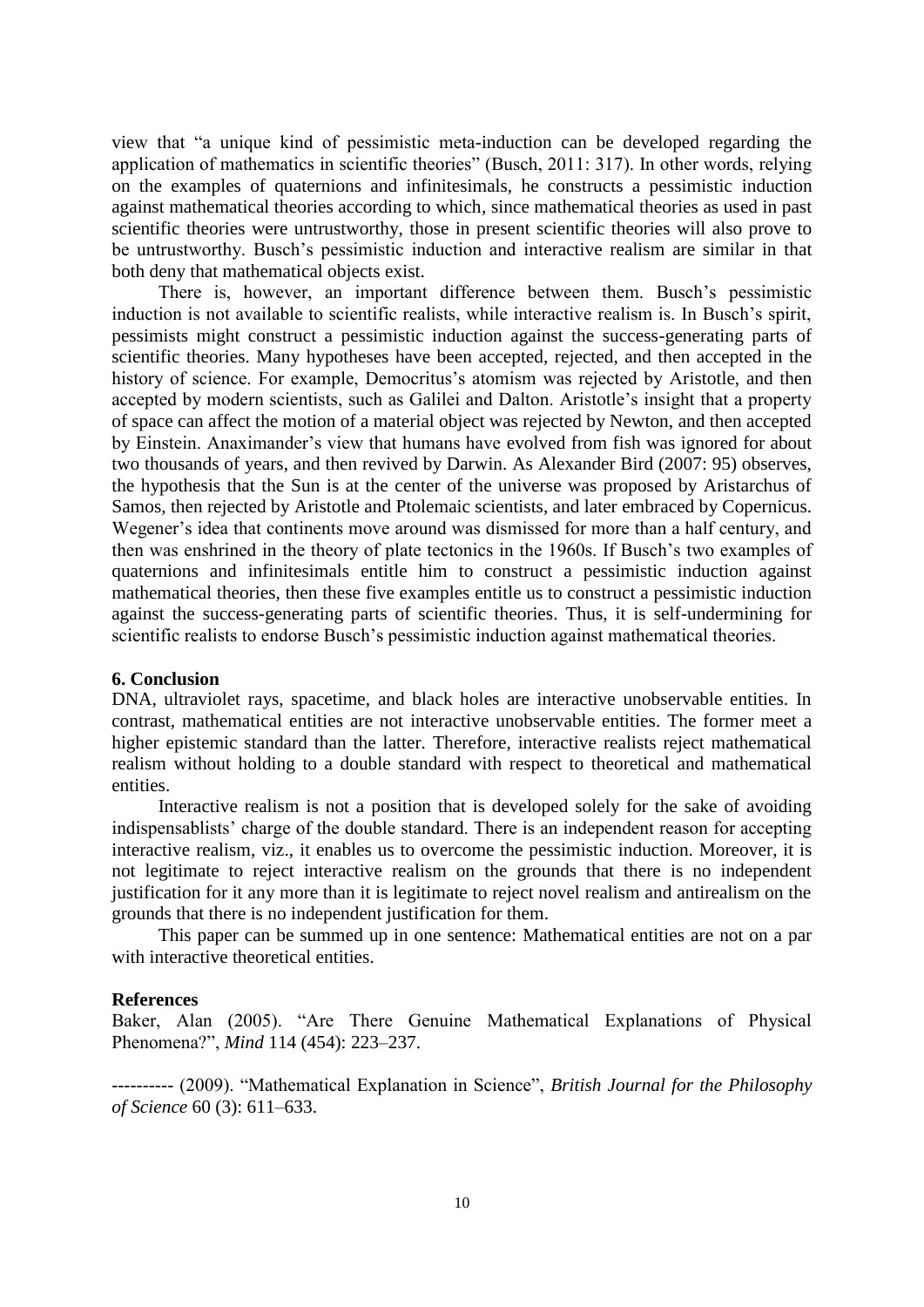Balaguer, Mark (2014). "Platonism in Metaphysics", *The Stanford Encyclopedia of Philosophy*. Edward N. Zalta (ed.), URL = <http://plato.stanford.edu/archives/spr2014/entries/platonism/>.

Bangu, Sorin (2008). "Inference to the Best Explanation and Mathematical Realism", *Synthese* 160 (1): 13–20.

Benacerraf, Paul (1973). "Mathematical Truth", *The Journal of Philosophy* 70 (19): 661–679.

Bird, Alexander (2007). "What is Scientific Progress?" *Noûs* 41 (1): 64–89.

Busch, Jacob (2011). "Scientific Realism and the Indispensability Argument for Mathematical Realism: A Marriage Made in Hell", *International Studies in the Philosophy of Science* 25 (4): 307–325.

---------- (2012). The Indispensability Argument for Mathematical Realism and Scientific Realism", *Journal for General Philosophy of Science* 43 (1): 3–9.

Cartwright, Nancy (1983). *How the Laws of Physics Lie*. Oxford: Clarendon Press.

Chakravartty, Anjan (2008). "What You Don't Know can't Hurt You: Realism and the Unconceived", *Philosophical Studies* 137 (1): 149–158.

---------- (2017). "Scientific Realism", (Summer 2017 Edition), Edward N. Zalta (ed.), URL = <https://plato.stanford.edu/archives/sum2017/entries/scientific-realism/>.

Cheyne, Colin (1998). "Existence Claims and Causality", *Australasian Journal of Philosophy* 76 (1): 34–47.

Colyvan, Mark (2001). *The Indispensability of Mathematics*. New York: Oxford University Press.

---------- (2006). "Scientific Realism and Mathematical Nominalism: A Marriage Made in Hell", In Colin Cheyne and John Worrall (eds.), *Rationality and Reality: Conversations with Alan Musgrave*. Dordrecht, The Netherlands: Springer.

Devitt, Michael (2011). "Are Unconceived Alternatives a Problem for Scientific Realism?", *Journal for General Philosophy of Science* 42: 285–293.

Doppelt, Gerald (2007). "Reconstructing Scientific Realism to Rebut the Pessimistic Metainduction", *Philosophy of Science* 74 (1): 96–118.

Enfield, Patrick (2008). Review of P. Kyle Stanford's *Exceeding Our Grasp: Science, History, and the Problem of Unconceived Alternatives*, *The British Journal for the Philosophy of Science* 59 (4): 881–895.

Fahrbach, Ludwig (2011a). "How the Growth of Science Ends Theory Change", *Synthese* 180 (2): 139–155.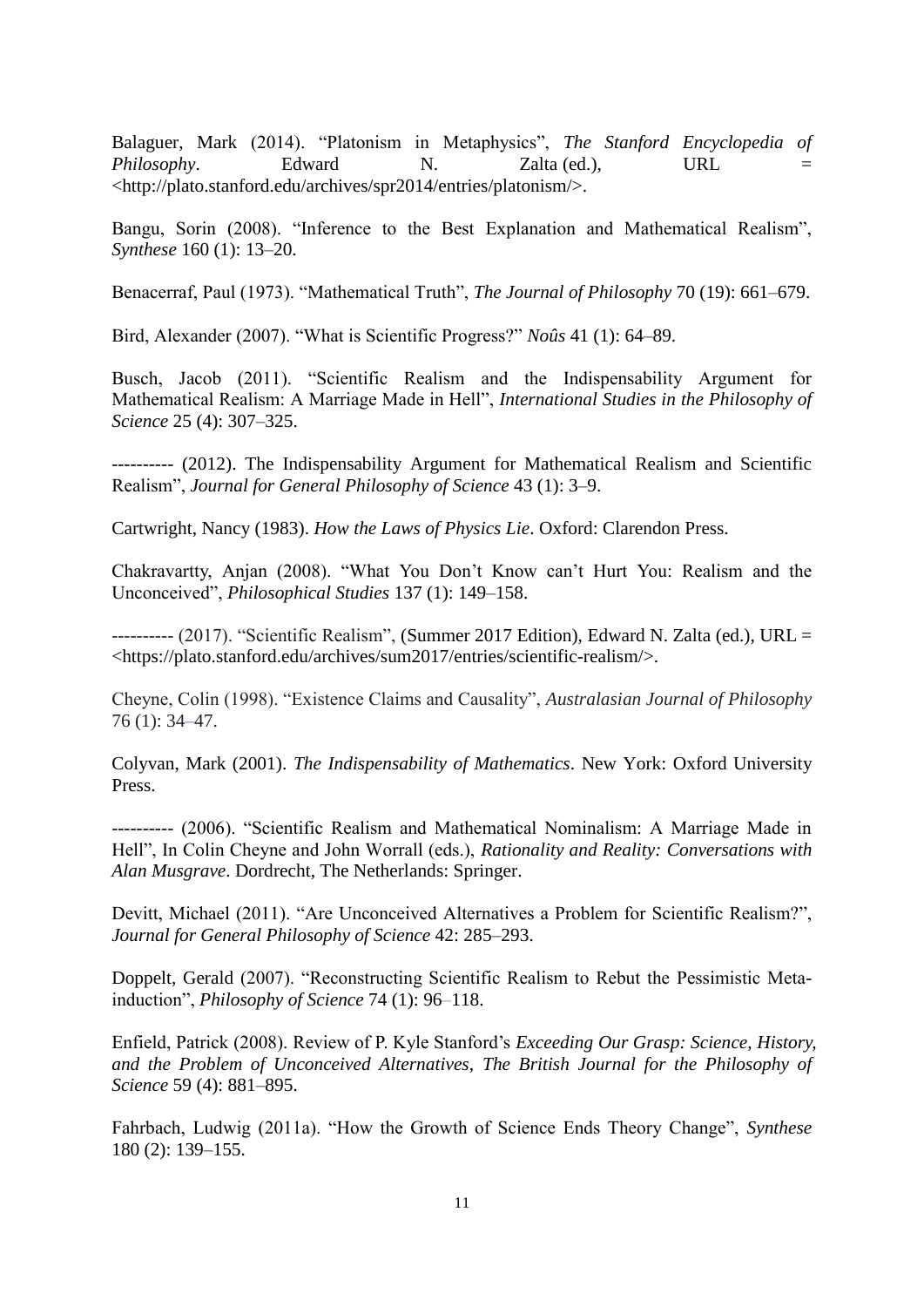---------- (2011b). "Theory Change and Degrees of Success", *Philosophy of Science* 78 (5): 1283–1292.

Friedman, Michael (1981). "Theoretical Explanation", In Richard Healey (ed.), *Reduction, Time, and Reality: Studies in the Philosophy of Natural Science*. Cambridge: Cambridge University Press.

Giere, Ronald (1988). *Explaining Science: A Cognitive Approach*. Chicago: University of Chicago Press.

Harker, David (2008). "P. Kyle Stanford, *Exceeding Our Grasp: Science, History, and the Problem of Unconceived Alternatives*", *Philosophy of Science* 75 (2): 251–253.

Kitcher, Philip (1993). *The Advancement of Science: Science without Legend, Objectivity without Illusions*. New York: Oxford University Press.

Lange, Marc (2002). "Baseball, Pessimistic Inductions and the Turnover Fallacy", *Analysis*. 62 (4): 2881–2885.

Laudan, Larry (1977). *Progress and Its Problems: Towards a Theory of Scientific Growth*. California: University of California Press.

---------- (1981). "A Confutation of Convergent Realism", *Philosophy of Science* 48 (1): 19– 49.

Leplin, Jarrett (1997). *A Novel Defense of Scientific Realism.* New York: Oxford University Press.

Lyons, Timothy (2003). "Explaining the Success of a Scientific Theory", *Philosophy of Science* 70 (5): 891–901.

Maddy, Penelope (1992). "Indispensability and Practice", *The Journal of Philosophy* 89 (6): 275–289.

Magnus, P. D. and Craig Callender (2004). "Realist Ennui and the Base Rate Fallacy", *Philosophy of Science* 71 (3): 320–338.

Mizrahi, Moti (2013). "The Pessimistic Induction: A Bad Argument Gone Too Far", *Synthese* 190 (15): 3209–3226.

Musgrave, Alan (2017). "Strict Empiricism Versus Explanation in Science", In *Varieties of Scientific Realism: Objectivity and Truth in Science*. Evandro Agazzi (ed.), Switzerland: Springer International Publishing, 71–93.

Park, Seungbae (2001). *Scientific Realism vs. Scientific Antirealism*. Ph.D. Dissertation, University of Arizona.

---------- (2011a). "Coherence of Our Best Scientific Theories", *Foundations of Science* 16  $(1): 21-30.$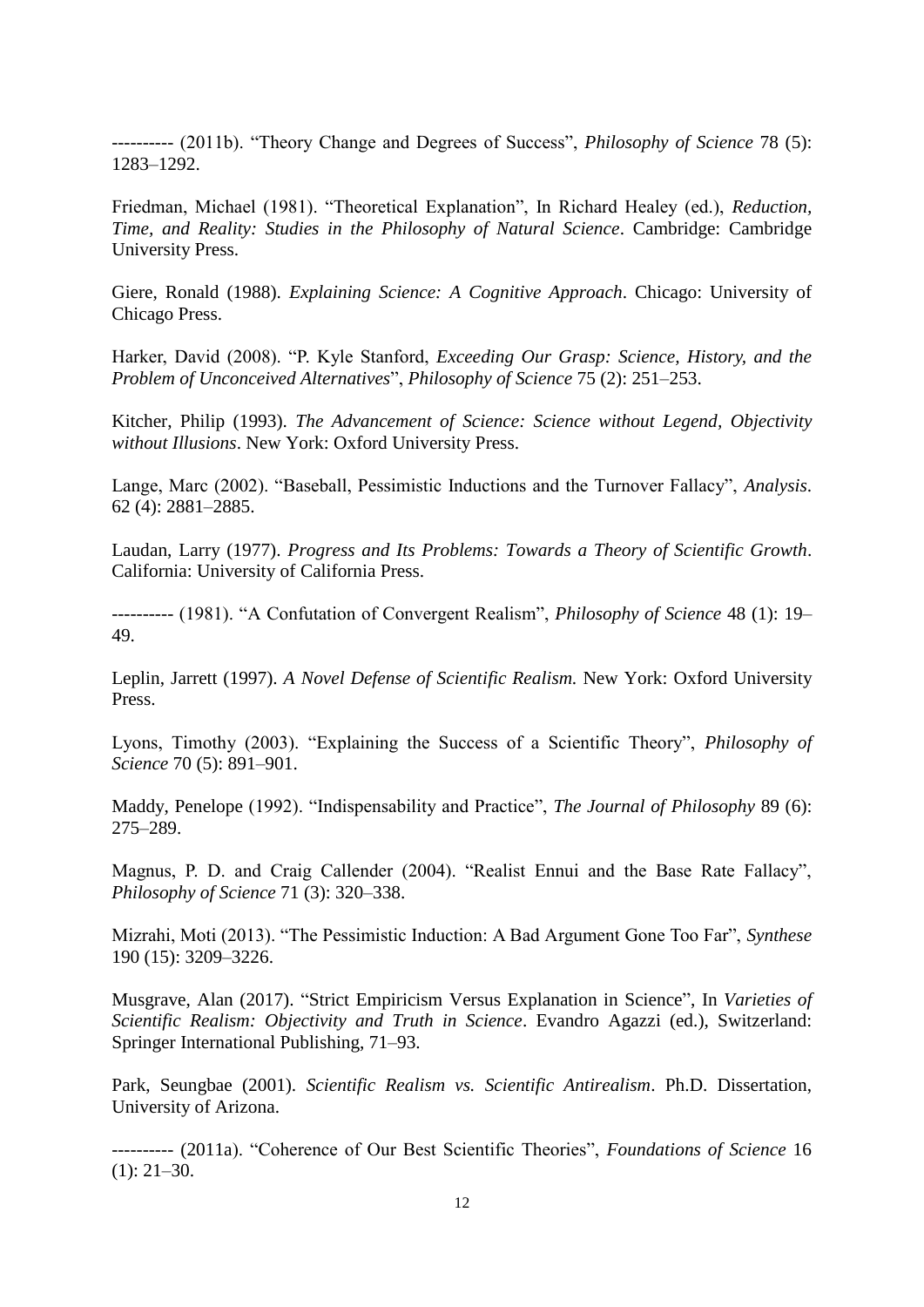---------- (2011b). "A Confutation of the Pessimistic Induction", *Journal for General Philosophy of Science* 42 (1): 75–84.

---------- (2016a). "Against Mathematical Convenientism," *Axiomathes* 26 (2): 115–122.

---------- (2016b). "To Be Scientific Is To Be Interactive", *European Journal of Science and Theology* 12 (1): 77–86.

---------- (2017a). "On Treating Past and Present Scientific Theories Differently", *Kriterion* 31 (1): 63–75.

---------- (2017b). "Selective Realism vs. Individual Realism for Scientific Creativity", *Creativity Studies* 10 (1): 97–107.

---------- (2017c). "Justifying the Special Theory of Relativity with Unconceived Methods", *Axiomathes*. DOI: 10.1007/s10516-017-9336-4.

---------- (2018). "The Grand Pessimistic Induction", *Review of Contemporary Philosophy* 17: 7–19.

Poincaré, Henri (1905/1952). *Science and Hypothesis*. New York: Dover.

Psillos, Stathis (1999). *Scientific Realism: How Science Tracks Truth*. New York: Routledge.

---------- (2009). "Grasping at Realist Straws", Review Symposium, *Metascience* 18: 363– 370.

Putnam, Hilary (1971). *Philosophy of Logic*. New York: Harper and Row.

---------- (1973). "Explanation and Reference", In Glen Pearce and Patrick Maynard (eds.), *Conceptual Change*. Dordrecht: D. Reidel. Reprinted in Hilary Putnam (1975). *Mind, Language, and Reality: Philosophical Papers*, Volume 2, Cambridge: Cambridge University Press.

---------- (1975). *Mathematics, Matter and Method (Philosophical Papers, vo. 1)*, Cambridge: Cambridge University Press.

---------- (1978). *Meaning and the Moral Sciences*. London: Routledge & K. Paul.

---------- (1979). "Philosophy of Logic", Reprinted in *Mathematics Matter and Method: Philosophical Papers.* Vol. 1, 2<sup>nd</sup> ed., Cambridge: Cambridge University Press.

Quine, Willard V. O. (1948) "On What There Is", *Review of Metaphysics* 2 (5): 21–38.

---------- (1980). *From a Logical Point of View*. 2nd ed., Cambridge, MA: Harvard University Press.

---------- (1992). *Pursuit of Truth*. Cambridge MA: Harvard University Press.